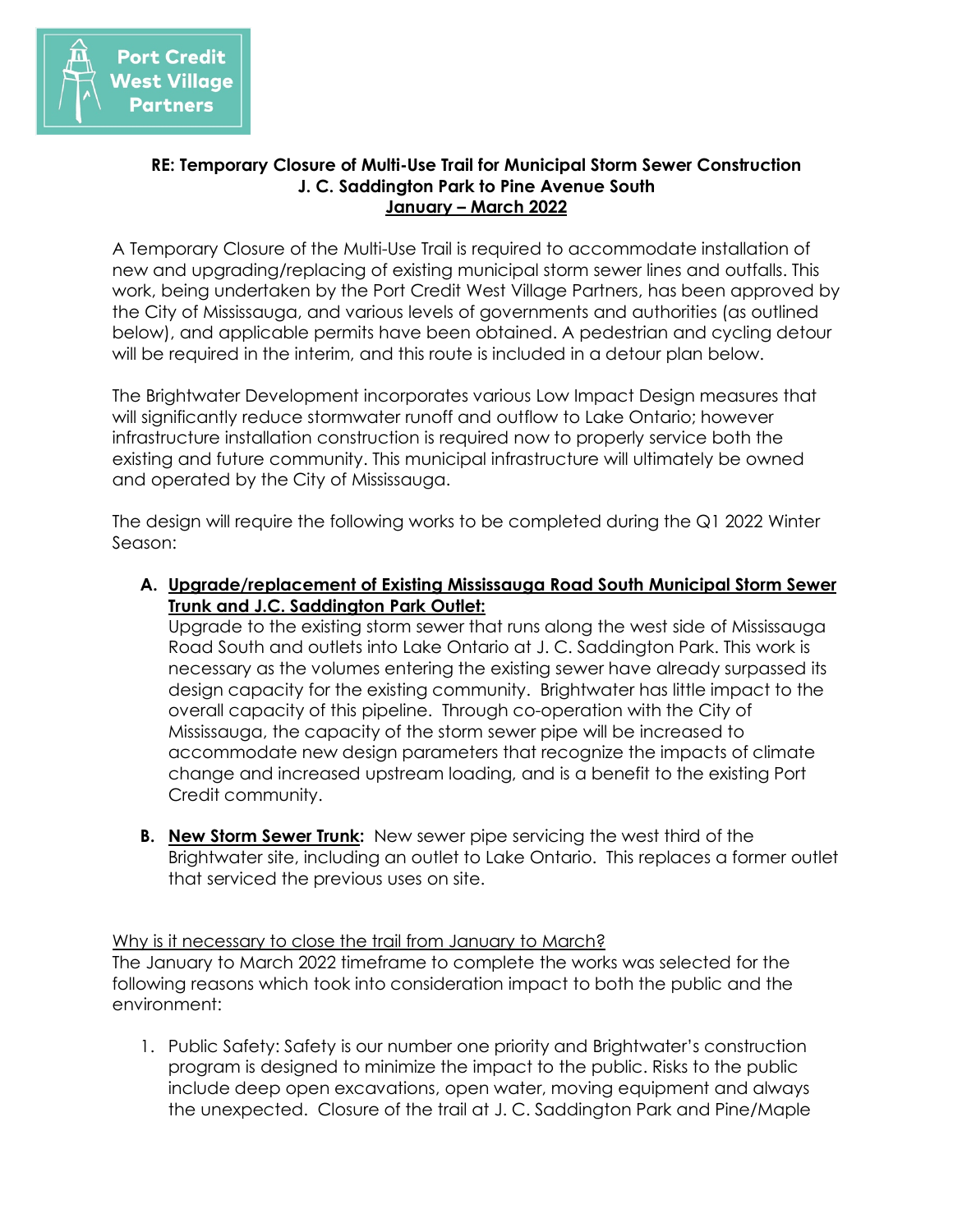Avenue South will mitigate the risk to the public while satisfying regulatory requirements to separate non-workers from the risks. Safe work practices will be implemented on site that will meet or exceed regulatory requirements and industry best practices. We expect that the works will be completed during the posted closure, but there will be a very short closure during the summer to facilitate the permanent restoration to the trail.

- 2. Environment: The Credit River and Lake Ontario are very important fisheries to both the City and the Province and as such the Department of Fisheries and Oceans (DFO) limits work in water to the following time periods:
	- i. Winter Season -January to March
	- ii. Summer July -September

The above timeframes avoid impact to spring and fall season fish and aquatic spawning and reproduction cycles.

- 3. Reduced Use of Trail during Winter Months: We recognize that the trail is used throughout the year, but using the abovementioned specified time periods from the DFO, the Brightwater team believes the winter months of January to March is less impactful to the community and public.
- 4. Scope of Work and Size Pipe: The approved size of the pipeline along Mississauga Road South is of such a large scale that it requires a 7 metre trench to place, and is approximately 4 meters in width. The structure is designed to be rectangular to accommodate the shallow soil cover over the pipe at the shoreline and along Mississauga Road South. Given such an immense pipe structure, it is a slow process to place the pipe. Each outfall will be constructed separately to align with offsite custom fabrication of required materials. Each length of pipe has to be placed directly from the delivery truck. Delivery and placement limits production to two lengths (14 metres) of pipe per day.
- 5. Work Conditions Of the 2 windows available Winter is the more expeditious season to complete the works due to lower water levels in the lake, firmer ground near the shore, and reduced precipitation.

We empathize with the impacts on the community from the construction activities, and best efforts will be made to expedite the construction and reduce impact to our neighbours and trail users. For further information, we have included drawing(s) which show the detail and location of the work. We will update the www.pcwestvillagepartners.ca/construction website for updates as they occur.

==========================================================

Please refer to details below should you require further information regarding the Storm Sewer works at Brightwater.

a) What other Authorities were consulted for these works?